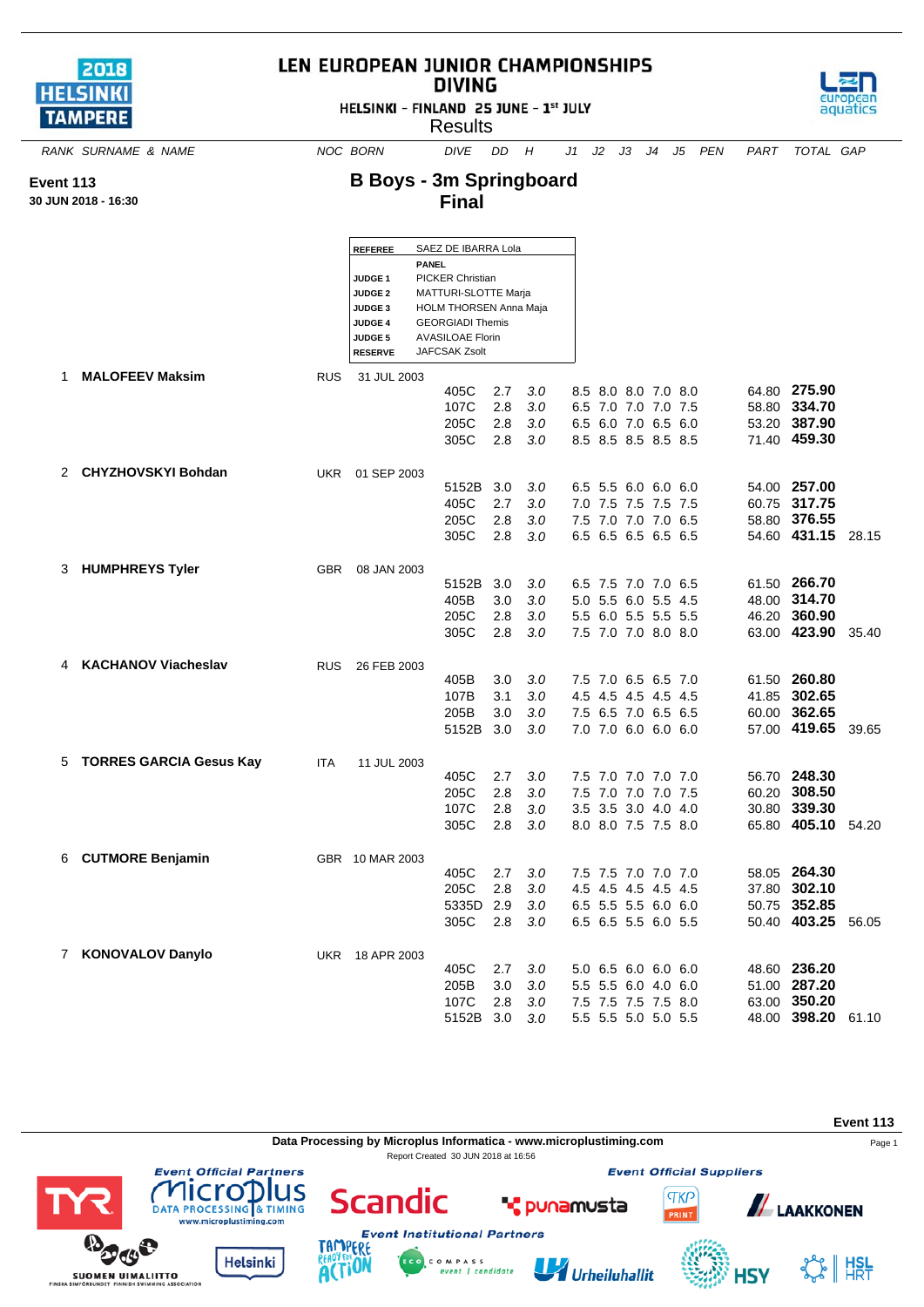|    | RANK SURNAME & NAME        |            | NOC BORN        | <b>DIVE</b> | DD  | H   | J1 | J2 | J3 | J4                  | J5 | PEN | PART | TOTAL GAP           |  |
|----|----------------------------|------------|-----------------|-------------|-----|-----|----|----|----|---------------------|----|-----|------|---------------------|--|
| 8  | <b>MEULENDIJKS Bram</b>    | <b>NED</b> | 19 FEB 2003     |             |     |     |    |    |    |                     |    |     |      |                     |  |
|    |                            |            |                 | 405C        | 2.7 | 3.0 |    |    |    | 7.0 8.0 7.5 7.0 6.5 |    |     |      | 58.05 258.45        |  |
|    |                            |            |                 | 107C        | 2.8 | 3.0 |    |    |    | 6.0 6.5 6.0 6.0 5.5 |    |     |      | 50.40 308.85        |  |
|    |                            |            |                 | 205C        | 2.8 | 3.0 |    |    |    | 4.0 4.0 4.0 4.0 4.0 |    |     |      | 33.60 342.45        |  |
|    |                            |            |                 | 5235D       | 2.8 | 3.0 |    |    |    | 6.0 6.0 5.0 6.5 6.0 |    |     |      | 50.40 392.85 66.45  |  |
| 9  | <b>PETERSEN Elias</b>      |            | SWE 29 APR 2003 |             |     |     |    |    |    |                     |    |     |      |                     |  |
|    |                            |            |                 | 405C        | 2.7 | 3.0 |    |    |    | 6.5 6.5 6.5 6.0 6.5 |    |     |      | 52.65 239.50        |  |
|    |                            |            |                 | 205B        | 3.0 | 3.0 |    |    |    | 6.5 7.0 7.0 6.0 6.5 |    |     |      | 60.00 299.50        |  |
|    |                            |            |                 | 107C        | 2.8 | 3.0 |    |    |    | 4.0 4.0 3.5 3.0 4.0 |    |     |      | 32.20 331.70        |  |
|    |                            |            |                 | 5152B       | 3.0 | 3.0 |    |    |    | 6.5 7.0 6.5 6.5 7.0 |    |     |      | 60.00 391.70 67.60  |  |
| 10 | <b>GIOVANNINI Riccardo</b> | <b>ITA</b> | 14 MAR 2003     |             |     |     |    |    |    |                     |    |     |      |                     |  |
|    |                            |            |                 | 205C        | 2.8 | 3.0 |    |    |    | 4.5 5.5 4.0 5.0 5.0 |    |     |      | 40.60 221.85        |  |
|    |                            |            |                 | 405C        | 2.7 | 3.0 |    |    |    | 5.0 5.0 5.5 5.5 5.5 |    |     |      | 43.20 265.05        |  |
|    |                            |            |                 | 5152B       | 3.0 | 3.0 |    |    |    | 6.5 5.5 6.0 6.5 6.0 |    |     |      | 55.50 320.55        |  |
|    |                            |            |                 | 107B        | 3.1 | 3.0 |    |    |    | 5.5 5.0 6.0 5.0 6.0 |    |     |      | 51.15 371.70 87.60  |  |
| 11 | <b>JACHIM Filip</b>        | <b>POL</b> | 14 SEP 2003     |             |     |     |    |    |    |                     |    |     |      |                     |  |
|    |                            |            |                 | 105B        | 2.4 | 3.0 |    |    |    | 7.0 6.5 6.0 6.5 7.0 |    |     |      | 48.00 225.40        |  |
|    |                            |            |                 | 405C        | 2.7 | 3.0 |    |    |    | 5.5 5.5 5.0 5.5 5.0 |    |     |      | 43.20 268.60        |  |
|    |                            |            |                 | 205C        | 2.8 | 3.0 |    |    |    | 6.0 6.5 6.0 6.5 6.0 |    |     |      | 51.80 320.40        |  |
|    |                            |            |                 | 305C        | 2.8 | 3.0 |    |    |    | 6.0 6.0 5.0 6.0 6.0 |    |     |      | 50.40 370.80 88.50  |  |
| 12 | <b>LEDINSKI David</b>      | <b>CRO</b> | 08 JUN 2004     |             |     |     |    |    |    |                     |    |     |      |                     |  |
|    |                            |            |                 | 405B        | 3.0 | 3.0 |    |    |    | 3.5 4.0 3.5 4.0 3.5 |    |     |      | 33.00 206.60        |  |
|    |                            |            |                 | 107C        | 2.8 | 3.0 |    |    |    | 3.0 3.5 3.5 4.0 3.5 |    |     |      | 29.40 236.00        |  |
|    |                            |            |                 | 305C        | 2.8 | 3.0 |    |    |    | 5.0 5.5 5.0 5.5 5.0 |    |     |      | 43.40 279.40        |  |
|    |                            |            |                 | 205C        | 2.8 | 3.0 |    |    |    | 6.0 5.0 6.0 6.0 6.0 |    |     |      | 50.40 329.80 129.50 |  |

**Data Processing by Microplus Informatica - www.microplustiming.com** Page 2 Report Created 30 JUN 2018 at 16:56

C O M P A S S<br>event | candidate

**Event Official Suppliers** 

**TKP** 

**Event 113**



SUOMEN UIMALIITTO

**Event Official Partners** 



**Scandic** 



**T** punamusta



**ALAAKKONEN**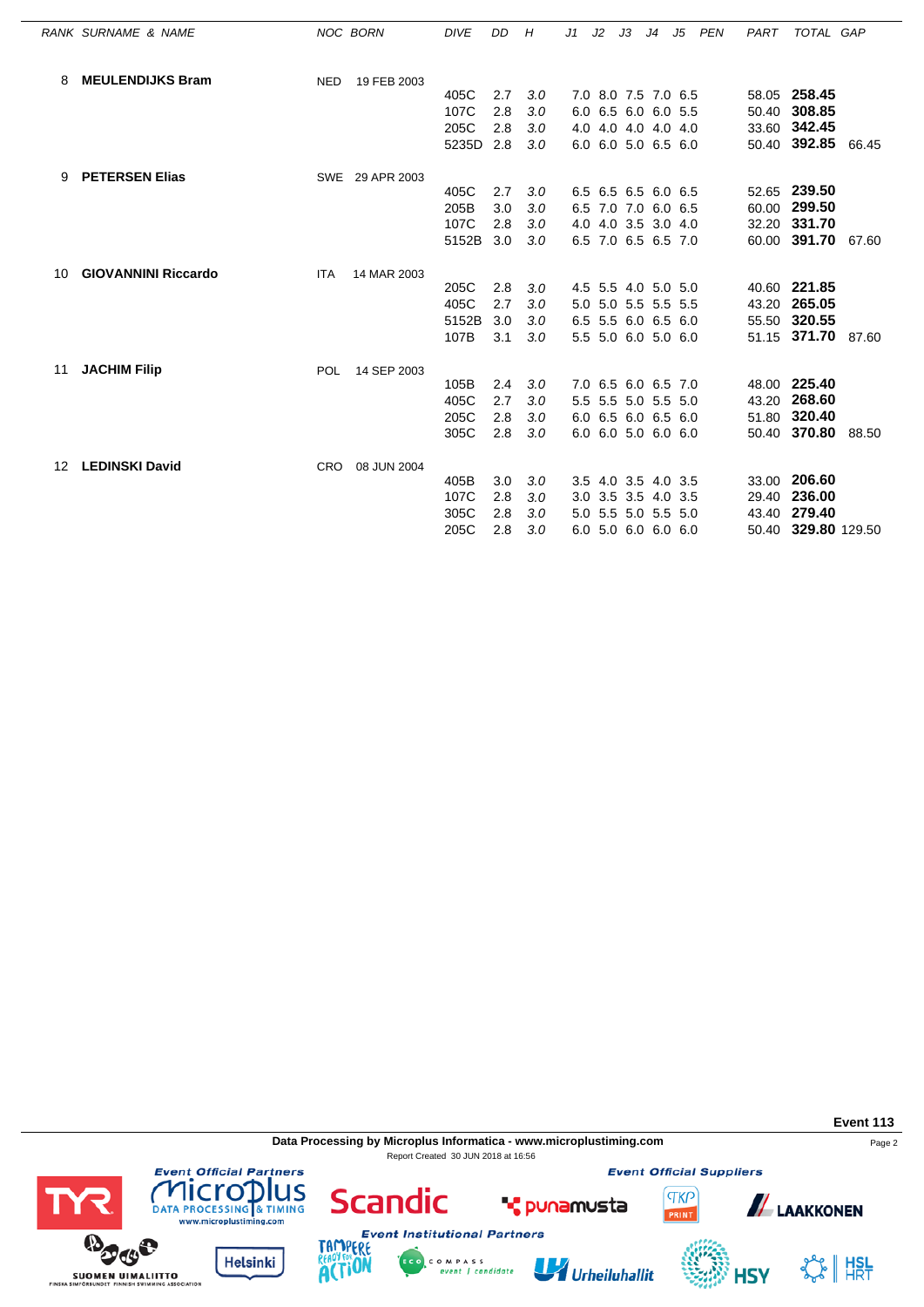

## LEN EUROPEAN JUNIOR CHAMPIONSHIPS **DIVING**

HELSINKI - FINLAND 25 JUNE - 1st JULY

**Results** 



*RANK SURNAME & NAME NOC BORN DIVE DD H J1 J2 J3 J4 J5 PEN PART TOTAL GAP*

**B Boys - 3m Springboard Preliminary**

**30 JUN 2018 - 10:00**

**Event 13**

|    |                        | <b>REFEREE</b>                                                                             | SAEZ DE IBARRA Lola                                                                                                                           |               |                |            |                                                                                                                                                         |                                            |  |       |                              |       |
|----|------------------------|--------------------------------------------------------------------------------------------|-----------------------------------------------------------------------------------------------------------------------------------------------|---------------|----------------|------------|---------------------------------------------------------------------------------------------------------------------------------------------------------|--------------------------------------------|--|-------|------------------------------|-------|
|    |                        | JUDGE <sub>1</sub><br><b>JUDGE 2</b><br><b>JUDGE 3</b><br><b>JUDGE 4</b><br><b>JUDGE 5</b> | PANEL A (1 2 3 6 7)<br>PACHERNEGG Paul<br><b>SWARTZ Love</b><br><b>TOMLINSON Victoria</b><br><b>GEORGIADI Themis</b><br><b>SERGEEV Vitali</b> |               |                |            | PANEL B (4 5 8 9)<br><b>BEKETOV Andrei</b><br><b>PICKER Christian</b><br><b>AVASILOAE Florin</b><br><b>MATTURI-SLOTTE Marja</b><br><b>BRUNNER Kathy</b> |                                            |  |       |                              |       |
|    |                        | <b>RESERVE</b>                                                                             | CHANDIRYAN Maria                                                                                                                              |               | <b>RESERVE</b> |            | PRINS Linda                                                                                                                                             |                                            |  |       |                              |       |
| 1. | <b>MALOFEEV Maksim</b> | <b>RUS</b>                                                                                 | 31 JUL 2003                                                                                                                                   |               |                |            |                                                                                                                                                         |                                            |  |       |                              |       |
|    |                        |                                                                                            |                                                                                                                                               | 103B          | 1.6            | 3.0        |                                                                                                                                                         | 7.5 8.0 7.5 7.5 8.0                        |  | 36.80 | 36.80                        |       |
|    |                        |                                                                                            |                                                                                                                                               | 403B          | 2.1            | 3.0        | 7.0                                                                                                                                                     | 7.0 6.5 7.0 7.5                            |  | 44.10 | 80.90                        |       |
|    |                        |                                                                                            |                                                                                                                                               | 201B          | 1.8            | 3.0        |                                                                                                                                                         | 7.5 7.5 7.5 8.5 7.5                        |  | 40.50 | 121.40                       |       |
|    |                        |                                                                                            |                                                                                                                                               | 301B<br>5132D | 1.9            | 3.0        |                                                                                                                                                         | 8.0 8.0 8.0 8.0 7.5                        |  | 45.60 | 167.00<br>44.10 211.10       |       |
|    |                        |                                                                                            |                                                                                                                                               | 405C          | 2.1<br>2.7     | 3.0<br>3.0 |                                                                                                                                                         | 7.0 7.0 7.0 6.5 7.0<br>7.0 6.5 7.0 7.0 7.5 |  |       | 56.70 267.80                 |       |
|    |                        |                                                                                            |                                                                                                                                               | 107C          | 2.8            | 3.0        |                                                                                                                                                         | 5.5 5.5 6.0 5.5 6.0                        |  |       | 47.60 315.40                 |       |
|    |                        |                                                                                            |                                                                                                                                               | 205C          | 2.8            | 3.0        |                                                                                                                                                         | 7.0 7.0 7.0 7.0 7.0                        |  |       | 58.80 374.20                 |       |
|    |                        |                                                                                            |                                                                                                                                               | 305C          | 2.8            | 3.0        |                                                                                                                                                         | 7.5 7.0 7.5 7.5 8.5                        |  |       | 63.00 437.20                 |       |
|    |                        |                                                                                            |                                                                                                                                               |               |                |            |                                                                                                                                                         |                                            |  |       |                              |       |
|    | 2 HUMPHREYS Tyler      | <b>GBR</b>                                                                                 | 08 JAN 2003                                                                                                                                   |               |                |            |                                                                                                                                                         |                                            |  |       |                              |       |
|    |                        |                                                                                            |                                                                                                                                               | 103B          | 1.6            | 3.0        |                                                                                                                                                         | 7.5 8.0 7.0 6.5 7.0                        |  | 34.40 | 34.40                        |       |
|    |                        |                                                                                            |                                                                                                                                               | 201B          | 1.8            | 3.0        |                                                                                                                                                         | 8.0 8.5 8.0 7.5 7.5                        |  | 42.30 | 76.70                        |       |
|    |                        |                                                                                            |                                                                                                                                               | 301B          | 1.9            | 3.0        |                                                                                                                                                         | 6.5 6.0 6.0 6.5 6.5                        |  | 36.10 | 112.80                       |       |
|    |                        |                                                                                            |                                                                                                                                               | 403B          | 2.1            | 3.0        |                                                                                                                                                         | 7.0 7.5 7.5 7.5 7.5                        |  | 47.25 | 160.05                       |       |
|    |                        |                                                                                            |                                                                                                                                               | 5132D         | 2.1            | 3.0        |                                                                                                                                                         | 7.5 7.0 7.0 7.0 8.0                        |  |       | 45.15 205.20                 |       |
|    |                        |                                                                                            |                                                                                                                                               | 5152B         | 3.0            | 3.0        |                                                                                                                                                         | 7.0 7.0 7.5 6.5 7.0                        |  |       | 63.00 268.20                 |       |
|    |                        |                                                                                            |                                                                                                                                               | 405B          | 3.0            | 3.0        |                                                                                                                                                         | 6.5 7.0 7.0 6.0 6.5                        |  |       | 60.00 328.20                 |       |
|    |                        |                                                                                            |                                                                                                                                               | 205C          | 2.8            | 3.0        |                                                                                                                                                         | 6.5 6.5 7.0 7.0 6.5                        |  |       | 56.00 384.20                 |       |
|    |                        |                                                                                            |                                                                                                                                               | 305C          | 2.8            | 3.0        |                                                                                                                                                         | 6.0 6.5 6.5 5.5 6.0                        |  |       | 51.80 436.00                 | 1.20  |
|    |                        |                                                                                            |                                                                                                                                               |               |                |            |                                                                                                                                                         |                                            |  |       |                              |       |
|    | 3 KACHANOV Viacheslav  | <b>RUS</b>                                                                                 | 26 FEB 2003                                                                                                                                   | 103B          | 1.6            | 3.0        |                                                                                                                                                         | 7.0 7.5 7.0 7.0 7.5                        |  | 34.40 | 34.40                        |       |
|    |                        |                                                                                            |                                                                                                                                               | 403B          | 2.1            | 3.0        |                                                                                                                                                         | 7.0 7.5 7.0 5.5 7.0                        |  | 44.10 | 78.50                        |       |
|    |                        |                                                                                            |                                                                                                                                               | 5132D         | 2.1            | 3.0        | 7.0                                                                                                                                                     | 7.0 7.0 6.0 7.0                            |  | 44.10 | 122.60                       |       |
|    |                        |                                                                                            |                                                                                                                                               | 201B          | 1.8            | 3.0        |                                                                                                                                                         | 7.5 7.5 7.0 7.0 7.0                        |  | 38.70 | 161.30                       |       |
|    |                        |                                                                                            |                                                                                                                                               | 301B          | 1.9            | 3.0        |                                                                                                                                                         | 7.5 6.5 6.0 7.0 6.5                        |  | 38.00 | 199.30                       |       |
|    |                        |                                                                                            |                                                                                                                                               | 405B          | 3.0            | 3.0        |                                                                                                                                                         | 7.0 6.5 6.0 6.0 6.5                        |  |       | 57.00 256.30                 |       |
|    |                        |                                                                                            |                                                                                                                                               | 107B          | 3.1            | 3.0        |                                                                                                                                                         | 5.5 5.0 5.0 6.0 5.5                        |  |       | 49.60 305.90                 |       |
|    |                        |                                                                                            |                                                                                                                                               | 205B          | 3.0            | 3.0        |                                                                                                                                                         | 3.5 3.0 3.5 3.5 4.0                        |  |       | 31.50 337.40                 |       |
|    |                        |                                                                                            |                                                                                                                                               | 5152B         | 3.0            | 3.0        |                                                                                                                                                         | 7.0 6.5 6.0 5.5 6.5                        |  |       | 57.00 394.40                 | 42.80 |
|    |                        |                                                                                            |                                                                                                                                               |               |                |            |                                                                                                                                                         |                                            |  |       |                              |       |
|    | 4 CUTMORE Benjamin     |                                                                                            | GBR 10 MAR 2003                                                                                                                               |               |                |            |                                                                                                                                                         |                                            |  |       |                              |       |
|    |                        |                                                                                            |                                                                                                                                               | 103B          | 1.6            | 3.0        |                                                                                                                                                         | 8.0 7.5 7.5 7.5 8.0                        |  | 36.80 | 36.80                        |       |
|    |                        |                                                                                            |                                                                                                                                               | 201B          | 1.8            | 3.0        |                                                                                                                                                         | 8.0 8.0 7.5 7.0 8.0                        |  | 42.30 | 79.10                        |       |
|    |                        |                                                                                            |                                                                                                                                               | 301B          | 1.9            | 3.0        |                                                                                                                                                         | 7.0 7.0 6.5 6.0 7.0                        |  |       | 38.95 118.05                 |       |
|    |                        |                                                                                            |                                                                                                                                               | 403B          | 2.1            | 3.0        |                                                                                                                                                         | 7.0 7.0 7.0 6.5 7.0                        |  |       | 44.10 162.15                 |       |
|    |                        |                                                                                            |                                                                                                                                               | 5132D 2.1     |                | 3.0        |                                                                                                                                                         | 7.0 7.0 7.0 7.0 7.0<br>5.5 5.5 6.0 6.0 6.5 |  |       | 44.10 206.25<br>47.25 253.50 |       |
|    |                        |                                                                                            |                                                                                                                                               | 405C<br>205C  | 2.7<br>2.8     | 3.0<br>3.0 |                                                                                                                                                         | 5.0 6.0 5.5 6.0 6.0                        |  |       | 49.00 302.50                 |       |
|    |                        |                                                                                            |                                                                                                                                               | 5335D 2.9     |                | 3.0        |                                                                                                                                                         | 5.0 6.0 5.5 6.0 6.0                        |  |       | 50.75 353.25                 |       |
|    |                        |                                                                                            |                                                                                                                                               | 305C          | 2.8            | 3.0        |                                                                                                                                                         | 4.5 5.0 4.5 5.0 5.5                        |  |       | 40.60 393.85 43.35           |       |
|    |                        |                                                                                            |                                                                                                                                               |               |                |            |                                                                                                                                                         |                                            |  |       |                              |       |

**Data Processing by Microplus Informatica - www.microplustiming.com** expansion of the Page 1

Report Created 30 JUN 2018 at 11:25

**Event Institutional Partners** 

C O M P A S S<br>event | candidate





TAMP ERE

**ACTION** 

**Helsinki** 



U Urheiluhallit

**Event Official Suppliers** 



**HSV** 

 $\mathcal{L}_\mathcal{F}$   $\parallel$   $\mathsf{H}_{\mathsf{R}\mathsf{T}}^{\mathsf{SL}}$ 

**Event 13**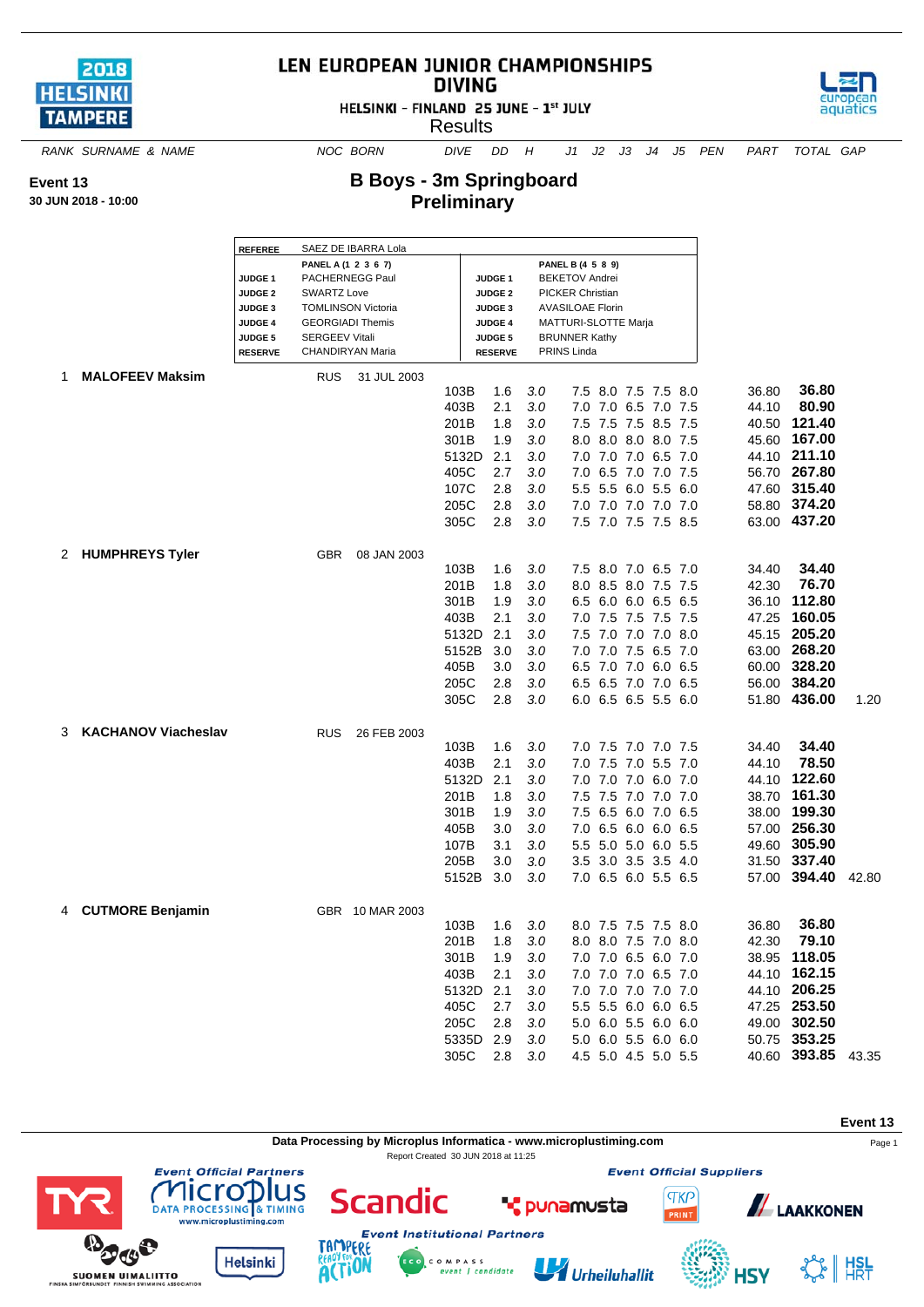|   | RANK SURNAME & NAME            |            | NOC BORN        | <b>DIVE</b>  | DD         | Η          | J1  | J2 | JЗ                                         | J4 | J5  | PEN | PART           | TOTAL GAP                    |       |
|---|--------------------------------|------------|-----------------|--------------|------------|------------|-----|----|--------------------------------------------|----|-----|-----|----------------|------------------------------|-------|
| 5 | <b>MEULENDIJKS Bram</b>        | <b>NED</b> | 19 FEB 2003     |              |            |            |     |    |                                            |    |     |     |                |                              |       |
|   |                                |            |                 | 403B         | 2.1        | 3.0        |     |    | 7.5 7.5 8.0 7.5 7.5                        |    |     |     | 47.25          | 47.25                        |       |
|   |                                |            |                 | 103B         | 1.6        | 3.0        |     |    | 8.5 8.0 8.0 8.0 8.0                        |    |     |     | 38.40          | 85.65                        |       |
|   |                                |            |                 | 201B         | 1.8        | 3.0        |     |    | 7.0 6.0 6.5 6.5 6.5                        |    |     |     | 35.10          | 120.75                       |       |
|   |                                |            |                 | 301B         | 1.9        | 3.0        |     |    | 5.5 6.5 5.5 5.5 5.0                        |    |     |     |                | 31.35 152.10                 |       |
|   |                                |            |                 | 5132D        | 2.1        | 3.0        |     |    | 7.0 8.0 7.5 7.5 8.0                        |    |     |     | 48.30          | 200.40                       |       |
|   |                                |            |                 | 405C         | 2.7        | 3.0        | 6.5 |    | 7.0 6.5 6.5                                |    | 7.0 |     | 54.00          | 254.40                       |       |
|   |                                |            |                 | 107C         | 2.8        | 3.0        |     |    | 7.0 6.5 7.0 7.0 7.0                        |    |     |     | 58.80          | 313.20                       |       |
|   |                                |            |                 | 205C         | 2.8        | 3.0        |     |    | 3.5 4.0 4.0 3.5 3.5                        |    |     |     | 30.80          | 344.00                       |       |
|   |                                |            |                 | 5235D        | 2.8        | 3.0        |     |    | 5.0 5.0 4.5 4.5 5.0                        |    |     |     |                | 40.60 384.60 52.60           |       |
| 6 | <b>TORRES GARCIA Gesus Kay</b> | ITA        | 11 JUL 2003     |              |            |            |     |    |                                            |    |     |     |                |                              |       |
|   |                                |            |                 | 403B         | 2.1        | 3.0        |     |    | 7.0 6.5 6.0 6.5 6.5                        |    |     |     | 40.95          | 40.95                        |       |
|   |                                |            |                 | 103B         | 1.6<br>1.8 | 3.0        |     |    | 7.0 6.5 7.0 7.0 7.0<br>7.0 7.0 7.0 7.0 7.0 |    |     |     | 33.60          | 74.55<br>112.35              |       |
|   |                                |            |                 | 201B<br>301B | 1.9        | 3.0<br>3.0 |     |    | 6.0 6.5 6.0 7.0 5.0                        |    |     |     | 37.80<br>35.15 | 147.50                       |       |
|   |                                |            |                 | 5132D        | 2.1        | 3.0        |     |    | 7.0 7.0 7.0 7.0 6.5                        |    |     |     | 44.10          | 191.60                       |       |
|   |                                |            |                 | 405C         | 2.7        | 3.0        |     |    | 5.0 5.5 5.5 5.0 5.5                        |    |     |     |                | 43.20 234.80                 |       |
|   |                                |            |                 | 205C         | 2.8        | 3.0        |     |    | 4.5 5.5 5.0 5.5 5.0                        |    |     |     |                | 43.40 278.20                 |       |
|   |                                |            |                 | 107C         | 2.8        | 3.0        |     |    | 5.0 5.0 3.5 4.0 4.5                        |    |     |     | 37.80          | 316.00                       |       |
|   |                                |            |                 | 305C         | 2.8        | 3.0        |     |    | 7.5 7.0 7.0 7.0 7.5                        |    |     |     |                | 60.20 376.20 61.00           |       |
| 7 | <b>JACHIM Filip</b>            | <b>POL</b> | 14 SEP 2003     |              |            |            |     |    |                                            |    |     |     |                |                              |       |
|   |                                |            |                 | 103B         | 1.6        | 3.0        |     |    | 6.5 6.5 5.5 6.0 7.0                        |    |     |     | 30.40          | 30.40                        |       |
|   |                                |            |                 | 403B         | 2.1        | 3.0        |     |    | 6.5 6.5 7.0 7.0 7.5                        |    |     |     | 43.05          | 73.45                        |       |
|   |                                |            |                 | 201B         | 1.8        | 3.0        |     |    | 6.5 6.5 6.5 6.5                            |    | 6.5 |     | 35.10          | 108.55                       |       |
|   |                                |            |                 | 301B         | 1.9        | 3.0        |     |    | 6.0 6.0 5.5 6.5 6.0                        |    |     |     | 34.20          | 142.75                       |       |
|   |                                |            |                 | 5132D        | 2.1        | 3.0        |     |    | 5.0 5.5 5.5 5.5 5.5                        |    |     |     |                | 34.65 177.40                 |       |
|   |                                |            |                 | 105B         | 2.4        | 3.0        |     |    | 6.5 6.0 6.5 6.5 7.0                        |    |     |     | 46.80          | 224.20                       |       |
|   |                                |            |                 | 405C         | 2.7        | 3.0        |     |    | 5.5 5.5 6.5 6.0 7.0                        |    |     |     |                | 48.60 272.80                 |       |
|   |                                |            |                 | 205C<br>305C | 2.8<br>2.8 | 3.0<br>3.0 |     |    | 6.5 6.5 6.0 6.0 5.5<br>6.0 6.0 6.0 6.0 6.5 |    |     |     |                | 51.80 324.60<br>50.40 375.00 | 62.20 |
|   |                                |            |                 |              |            |            |     |    |                                            |    |     |     |                |                              |       |
| 8 | <b>KONOVALOV Danylo</b>        |            | UKR 18 APR 2003 |              |            |            |     |    |                                            |    |     |     |                | 32.80                        |       |
|   |                                |            |                 | 103B<br>403B | 1.6<br>2.1 | 3.0<br>3.0 |     |    | 6.0 6.5 7.0 7.0 7.0<br>6.5 6.0 6.0 6.0 6.5 |    |     |     | 32.80<br>38.85 | 71.65                        |       |
|   |                                |            |                 | 201B         | 1.8        | 3.0        |     |    | 7.0 7.0 7.5 7.0 7.5                        |    |     |     | 38.70          | 110.35                       |       |
|   |                                |            |                 | 301B         | 1.9        | 3.0        |     |    | 6.0 6.5 6.0 6.0                            |    | 6.0 |     | 34.20          | 144.55                       |       |
|   |                                |            |                 | 5132D        | 2.1        | 3.0        |     |    | 7.0 6.5 6.5 7.0 7.5                        |    |     |     |                | 43.05 187.60                 |       |
|   |                                |            |                 | 405C         | 2.7        | 3.0        |     |    | 7.0 7.0 7.5 7.0 7.0                        |    |     |     |                | 56.70 244.30                 |       |
|   |                                |            |                 | 205B         | 3.0        | $3.0\,$    |     |    | 5.0 4.5 4.5 4.5 5.0                        |    |     |     |                | 42.00 286.30                 |       |
|   |                                |            |                 | 107C         | 2.8        | 3.0        |     |    | 6.0 6.0 5.5 6.0 6.5                        |    |     |     |                | 50.40 336.70                 |       |
|   |                                |            |                 | 5152B 3.0    |            | 3.0        |     |    | 4.0 4.0 3.5 4.5 4.0                        |    |     |     |                | 36.00 372.70 64.50           |       |
| 9 | <b>GIOVANNINI Riccardo</b>     | <b>ITA</b> | 14 MAR 2003     |              |            |            |     |    |                                            |    |     |     |                |                              |       |
|   |                                |            |                 | 403B         | 2.1        | 3.0        |     |    | 7.0 7.0 6.5 6.0 6.5                        |    |     |     | 42.00          | 42.00                        |       |
|   |                                |            |                 | 103B         | 1.6        | 3.0        |     |    | 6.5 7.5 7.0 6.5 6.5                        |    |     |     | 32.00          | 74.00                        |       |
|   |                                |            |                 | 201B         | 1.8        | 3.0        |     |    | 7.0 6.5 7.0 7.0 6.5                        |    |     |     |                | 36.90 110.90                 |       |
|   |                                |            |                 | 301B         | 1.9        | 3.0        |     |    | 5.5 5.0 5.5 5.5 6.0                        |    |     |     |                | 31.35 142.25                 |       |
|   |                                |            |                 | 5231D        | 2.0        | 3.0        |     |    | 6.5 6.5 6.5 6.5 6.5                        |    |     |     |                | 39.00 181.25                 |       |
|   |                                |            |                 | 205C<br>405C | 2.8<br>2.7 | 3.0        |     |    | 4.5 6.0 5.5 4.5 5.5                        |    |     |     |                | 43.40 224.65<br>45.90 270.55 |       |
|   |                                |            |                 | 5152B        | 3.0        | 3.0<br>3.0 |     |    | 5.5 6.0 5.5 6.0 5.5<br>6.0 5.5 5.5 5.5 5.0 |    |     |     |                | 49.50 320.05                 |       |
|   |                                |            |                 | 107B         | 3.1        | 3.0        |     |    | 5.0 5.0 5.0 5.0 5.5                        |    |     |     |                | 46.50 366.55 70.65           |       |
|   |                                |            |                 |              |            |            |     |    |                                            |    |     |     |                |                              |       |

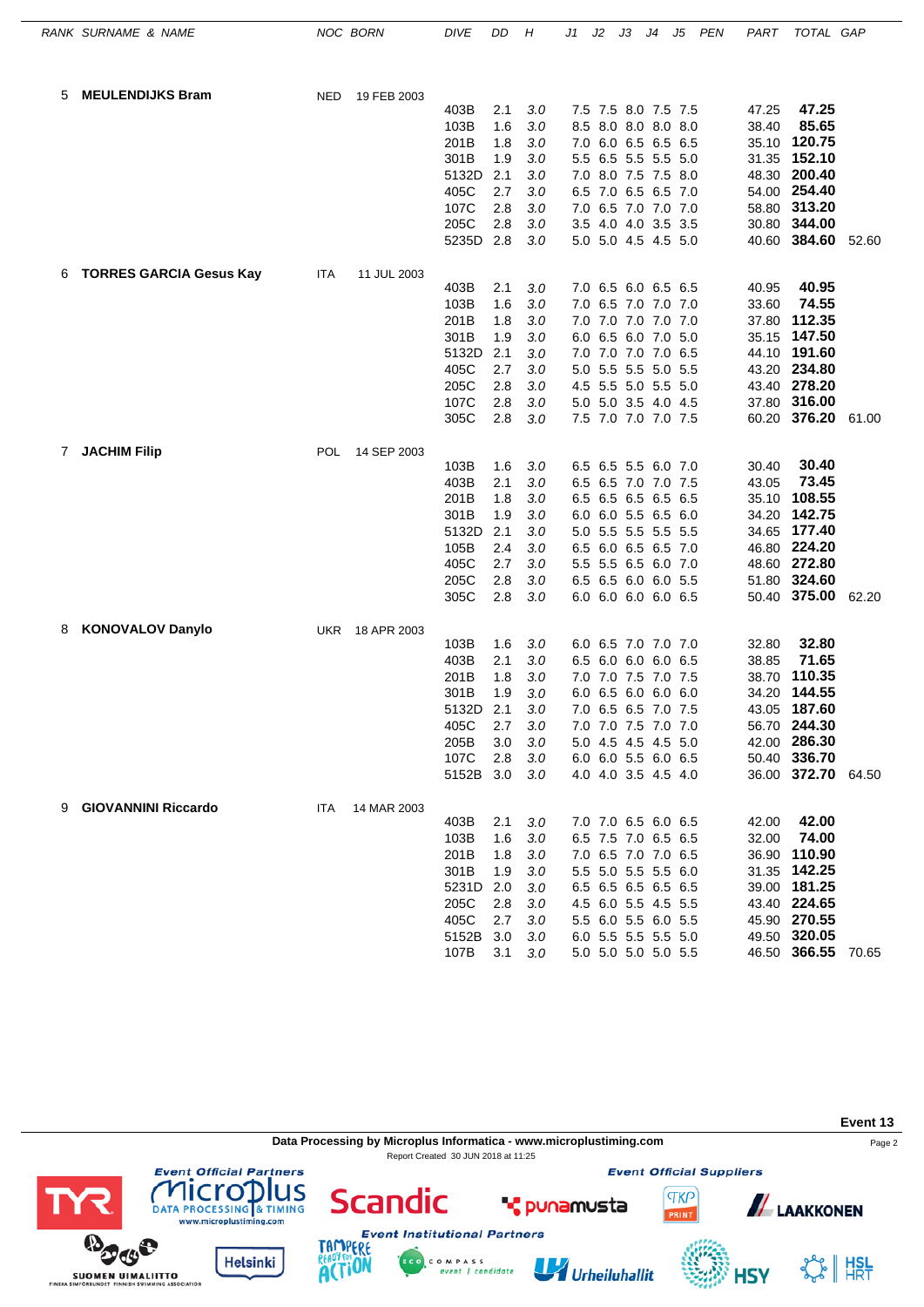|    | RANK SURNAME & NAME       | NOC BORN   |                 | <b>DIVE</b>       | DD         | Н       | J1 | J2 | JЗ                                         | J4 | J5 | <b>PEN</b> | PART  | TOTAL GAP           |       |
|----|---------------------------|------------|-----------------|-------------------|------------|---------|----|----|--------------------------------------------|----|----|------------|-------|---------------------|-------|
| 10 | <b>CHYZHOVSKYI Bohdan</b> |            | UKR 01 SEP 2003 |                   |            |         |    |    |                                            |    |    |            |       |                     |       |
|    |                           |            |                 | 103B              | 1.6        | 3.0     |    |    | 7.0 7.5 7.5 7.5 8.0                        |    |    |            | 36.00 | 36.00               |       |
|    |                           |            |                 | 403B              | 2.1        | 3.0     |    |    | 7.5 6.5 7.5 6.5 7.5                        |    |    |            | 45.15 | 81.15               |       |
|    |                           |            |                 | 201B              | 1.8        | 3.0     |    |    | 7.5 6.5 7.0 6.5 7.0                        |    |    |            |       | 36.90 118.05        |       |
|    |                           |            |                 | 301B              | 1.9        | 3.0     |    |    | 7.5 7.0 7.0 6.5 8.0                        |    |    |            |       | 40.85 158.90        |       |
|    |                           |            |                 | 5132D             | 2.1        | 3.0     |    |    | 7.5 7.0 7.0 7.0 7.0                        |    |    |            |       | 44.10 203.00        |       |
|    |                           |            |                 | 5152B             | 3.0        | 3.0     |    |    | 3.5 3.5 4.0 3.5 4.0                        |    |    |            |       | 33.00 236.00        |       |
|    |                           |            |                 | 107C              | 2.8        | 3.0     |    |    | 4.0 4.0 4.0 3.5 3.5                        |    |    |            |       | 32.20 268.20        |       |
|    |                           |            |                 | 205C              | 2.8        | $3.0\,$ |    |    | 5.5 5.5 5.0 5.0 5.0                        |    |    |            |       | 43.40 311.60        |       |
|    |                           |            |                 | 305C              | 2.8        | 3.0     |    |    | 4.5 4.0 3.5 4.0 5.0                        |    |    |            |       | 35.00 346.60 90.60  |       |
| 11 | <b>PETERSEN Elias</b>     |            | SWE 29 APR 2003 |                   |            |         |    |    |                                            |    |    |            |       |                     |       |
|    |                           |            |                 | 201B              | 1.8        | 3.0     |    |    | 6.5 6.5 6.5 5.5 6.5                        |    |    |            | 35.10 | 35.10               |       |
|    |                           |            |                 | 301B              | 1.9        | 3.0     |    |    | 7.5 7.5 7.0 7.0 7.5                        |    |    |            | 41.80 | 76.90               |       |
|    |                           |            |                 | 103B              | 1.6        | 3.0     |    |    | 6.5 6.5 6.5 6.0 6.5                        |    |    |            | 31.20 | 108.10              |       |
|    |                           |            |                 | 403B              | 2.1        | 3.0     |    |    | 6.0 6.5 6.0 6.5 7.0                        |    |    |            | 39.90 | 148.00              |       |
|    |                           |            |                 | 5331D             | 2.1        | 3.0     |    |    | 6.0 6.0 6.5 6.5 6.0                        |    |    |            | 38.85 | 186.85              |       |
|    |                           |            |                 | 405C              | 2.7        | 3.0     |    |    | 5.0 5.0 5.5 4.5 5.5                        |    |    |            |       | 41.85 228.70        |       |
|    |                           |            |                 | 107C              | 2.8        | 3.0     |    |    | 2.0 2.5 2.5 2.0 2.5                        |    |    |            |       | 19.60 248.30        |       |
|    |                           |            |                 | 205B              | 3.0        | 3.0     |    |    | 4.5 4.5 5.0 4.5 5.0                        |    |    |            |       | 42.00 290.30        |       |
|    |                           |            |                 | 5152B             | 3.0        | 3.0     |    |    | 5.5 5.5 6.5 7.0 5.5                        |    |    |            |       | 52.50 342.80 94.40  |       |
| 12 | <b>LEDINSKI David</b>     | <b>CRO</b> | 08 JUN 2004     |                   |            |         |    |    |                                            |    |    |            |       |                     |       |
|    |                           |            |                 | 403B              | 2.1        | 3.0     |    |    | 6.0 6.5 6.0 5.0 6.0                        |    |    |            | 37.80 | 37.80               |       |
|    |                           |            |                 | 103B              | 1.6        | 3.0     |    |    | 6.5 6.5 7.0 6.5 6.5                        |    |    |            | 31.20 | 69.00               |       |
|    |                           |            |                 | 301B              | 1.9        | 3.0     |    |    | 7.0 7.0 7.0 6.0 7.0                        |    |    |            |       | 39.90 108.90        |       |
|    |                           |            |                 | 201B              | 1.8        | 3.0     |    |    | 5.5 5.5 5.0 5.5 5.5                        |    |    |            |       | 29.70 138.60        |       |
|    |                           |            |                 | 5231D             | 2.0        | 3.0     |    |    | 6.5 6.0 5.0 5.5 6.0                        |    |    |            |       | 35.00 173.60        |       |
|    |                           |            |                 | 107C              | 2.8        | 3.0     |    |    | 5.0 6.0 5.5 4.0 5.0                        |    |    |            |       | 43.40 217.00        |       |
|    |                           |            |                 | 305C              | 2.8        | 3.0     |    |    | 2.5 3.5 3.0 3.0 3.0                        |    |    |            |       | 25.20 242.20        |       |
|    |                           |            |                 | 205C              | 2.8        | 3.0     |    |    | 6.0 5.5 5.0 5.5 5.5                        |    |    |            |       | 46.20 288.40        |       |
|    |                           |            |                 | 405B              | 3.0        | $3.0\,$ |    |    | 5.5 5.5 5.0 5.5 5.5                        |    |    |            |       | 49.50 337.90        | 99.30 |
| 13 | <b>DZMITRYIEU Kiryl</b>   | <b>BLR</b> | 17 JUL 2003     |                   |            |         |    |    |                                            |    |    |            |       |                     |       |
|    |                           |            |                 | 103B              | 1.6        | 3.0     |    |    | 6.5 6.5 6.5 6.5 7.0                        |    |    |            | 31.20 | 31.20               |       |
|    |                           |            |                 | 201B              | 1.8        | 3.0     |    |    | 6.5 6.0 7.0 6.0 7.0                        |    |    |            | 35.10 | 66.30               |       |
|    |                           |            |                 | 301B              | 1.9        | 3.0     |    |    | 5.5 4.5 5.0 5.5 6.0                        |    |    |            | 30.40 | 96.70               |       |
|    |                           |            |                 | 403B              | 2.1        | 3.0     |    |    | 5.5 5.5 4.5 5.0 5.5                        |    |    |            |       | 33.60 130.30        |       |
|    |                           |            |                 | 5132D             | 2.1        | 3.0     |    |    | 5.5 6.0 5.5 6.0 5.0                        |    |    |            | 35.70 | 166.00              |       |
|    |                           |            |                 | 405C              | 2.7        | 3.0     |    |    | 6.0 5.5 6.0 6.0 7.0                        |    |    |            |       | 48.60 214.60        |       |
|    |                           |            |                 | 107C              | 2.8        | 3.0     |    |    | 4.0 3.5 4.5 3.5 4.5                        |    |    |            |       | 33.60 248.20        |       |
|    |                           |            |                 | 205C              | 2.8        | 3.0     |    |    | 6.0 5.5 5.5 5.5 5.0                        |    |    |            |       | 46.20 294.40        |       |
|    |                           |            |                 | 305C              | 2.8        | 3.0     |    |    | 3.5 3.5 3.5 4.0 3.5                        |    |    |            |       | 29.40 323.80 113.40 |       |
|    | 14 MORFIDIS Christos      |            | GRE 03 SEP 2003 |                   |            |         |    |    |                                            |    |    |            |       | 25.60               |       |
|    |                           |            |                 | 103B              | 1.6        | 3.0     |    |    | 5.0 5.0 5.5 5.5 6.0                        |    |    |            | 25.60 | 57.10               |       |
|    |                           |            |                 | 201B              | 1.8        | 3.0     |    |    | 5.5 6.5 6.0 6.0 5.0                        |    |    |            | 31.50 | 90.35               |       |
|    |                           |            |                 | 301B              | 1.9<br>2.1 | 3.0     |    |    | 5.5 6.0 5.5 6.0 6.0                        |    |    |            | 33.25 | 35.70 126.05        |       |
|    |                           |            |                 | 403B<br>5231D 2.0 |            | 3.0     |    |    | 5.5 6.0 5.5 5.5 6.0<br>6.5 6.5 6.0 5.0 6.5 |    |    |            |       | 38.00 164.05        |       |
|    |                           |            |                 |                   |            | 3.0     |    |    |                                            |    |    |            |       | 40.80 204.85        |       |
|    |                           |            |                 | 5233D 2.4         | 2.4        | 3.0     |    |    | 5.5 5.5 5.5 6.0 6.0                        |    |    |            |       | 38.40 243.25        |       |
|    |                           |            |                 | 105B              |            | 3.0     |    |    | 5.0 5.5 5.0 5.5 5.5                        |    |    |            |       | 32.20 275.45        |       |
|    |                           |            |                 | 205C              | 2.8        | 3.0     |    |    | 3.5 3.5 4.0 4.0 4.0                        |    |    |            |       |                     |       |
|    |                           |            |                 | 405C              | 2.7        | 3.0     |    |    | 5.0 5.5 5.5 6.5 5.0                        |    |    |            |       | 43.20 318.65 118.55 |       |